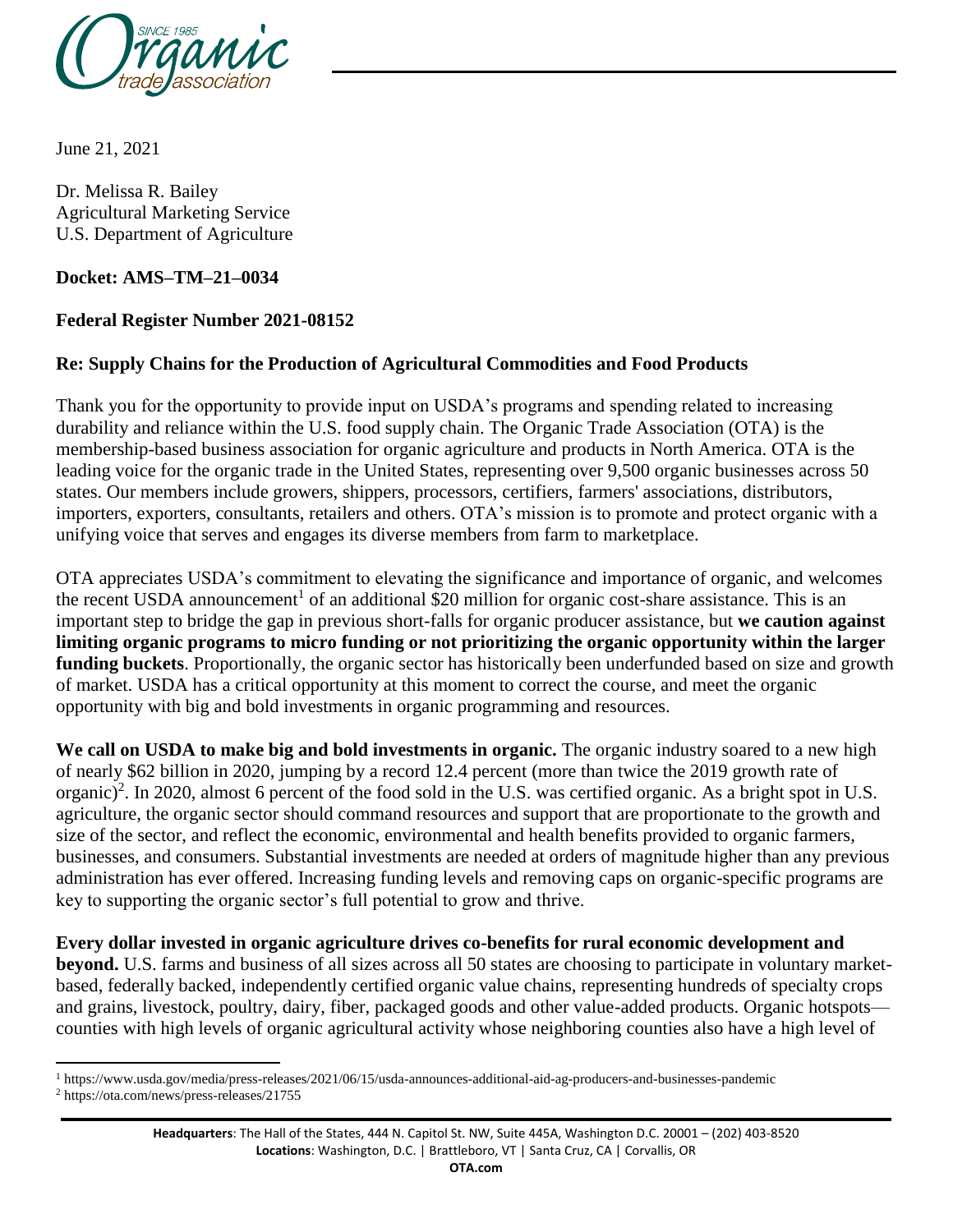

organic activity — boost median household incomes by an average of \$2,000, and reduce poverty levels by an average of 1.3 percentage points.<sup>3</sup> Thriving organic farming communities and the resulting co-benefits depend on farmers having access to handling, processing, and distribution infrastructure and market opportunities. Organic investments also drive climate benefits<sup>4</sup>, and other economic, environmental and health benefits for all those involved in our food system--from the grower and the processor, to the distributor and the consumer.

We offer the following specific recommendations of areas to support supply chain resiliency of the organic sector. Our recommended funding levels totaling \$300 million represent 6% of the \$5 billion in funds announced through USDA's Build Back Better Initiative, which is commensurate with organic's market share of the U.S. food industry.

# **ESTABLISH A NATIONAL ORGANIC TRANSITION PROGRAM AT USDA**

Organic farming presents a promising economic opportunity for U.S. farmers, yet less than one percent of domestic farmland is certified organic today. Many farmers face steep challenges and barriers when seeking to transition to organic production. The arduous three-year transition process is an important prerequisite to becoming eligible for organic certification, but there is little federal support to help farmers through this transition. Lack of agronomic and technical assistance, access to credit and loans, and adequate tools for managing on-farm risk are all significant barriers farmers face during the transition process. Given the long-term economic and environmental benefits organic agriculture provides, USDA should wisely invest in programs that support farmers in successfully transitioning to, and staying in, organic production. We recommend that USDA establish a national program to support farmers transitioning to organic that includes the following elements.

- **Invest in improvements to technical assistance, risk management, access to land, credit and capital, processing and distribution infrastructure and market development** – Financial, policy, and programmatic improvements are needed to make certified organic production accessible to all farmers who chose to participate in the thriving organic market. Specific focus on reducing financial risks, improving market and infrastructure development, increasing access to land and credit, providing technical assistance, and removing disincentives to transition. *Examples of these improvements are described throughout this document.*
- **Provide grant funding for projects that address barriers to transition** Many organizations are actively pursuing initiatives that can help address some of the barriers to transitioning to and staying in organic production. USDA should support these efforts by developing a competitive grant program for organizations that provide programs and services that support farmers who are transiting to organic. A portion of the funds should be designated for programs that support socially disadvantaged farmers with limited resources and/or are geographically isolated. *Additional details on grant programs for technical assistance projects are described below.*
- **Evaluate and address the various barriers associated with transitioning to organic** USDA should conduct a needs assessment of transitioning farmers in the U.S. across production systems, scales,

 $\overline{\phantom{a}}$ <sup>3</sup> https://ota.com/sites/default/files/indexed\_files/OTA-HotSpotsWhitePaper-OnlineVersion.pdf

<sup>4</sup> https://ota.com/sites/default/files/indexed\_files/OTA%20Climate-Smart%20Ag%20comments\_FINAL.pdf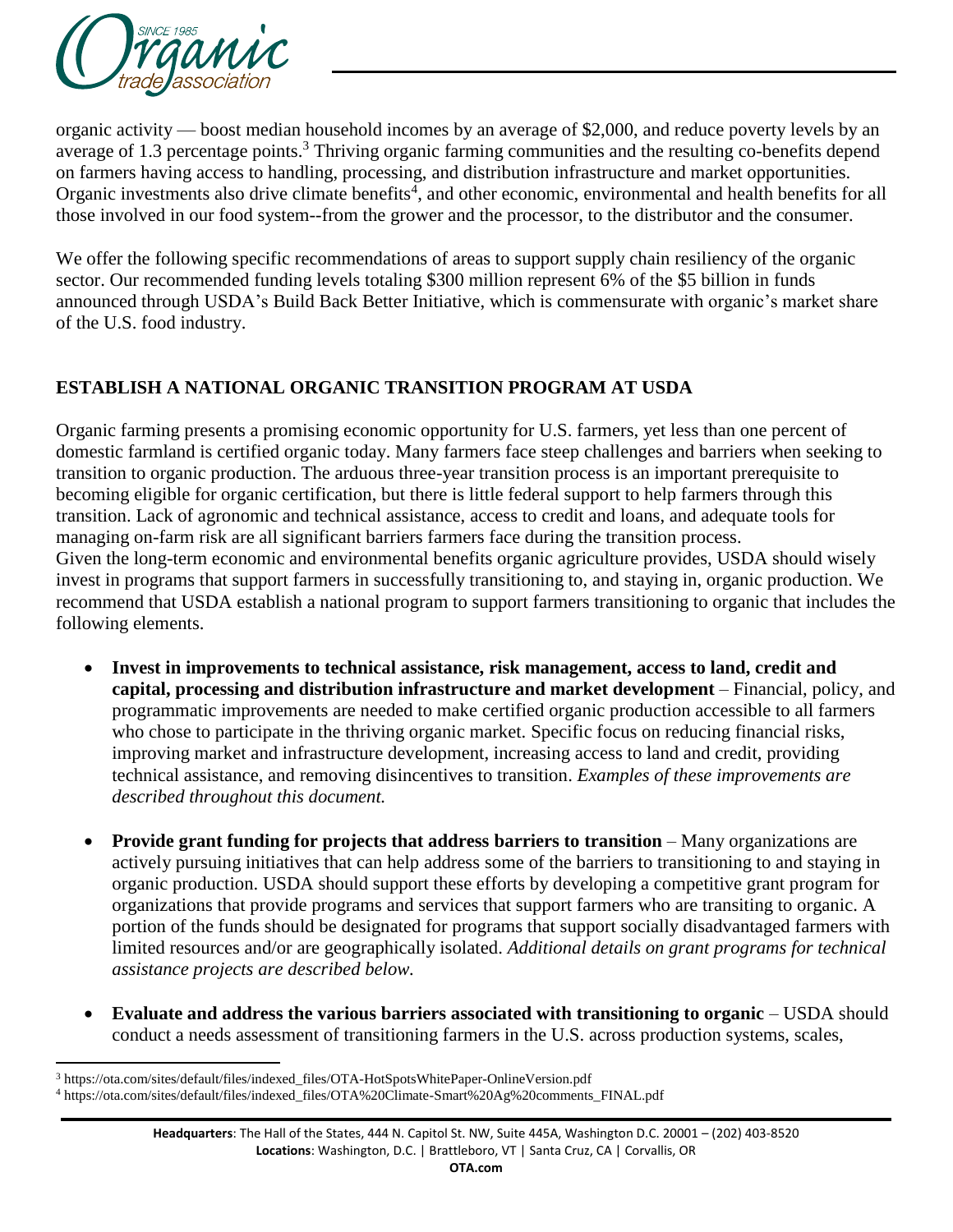

geographic regions, product types, and demographic background of farmers. The results of the analysis should be used to develop, publish, and implement a plan for overcoming the key barriers.

- **Identify staff responsible for assisting farmers who are transitioning to organic.** Farmers need access to a designated point-person at USDA who is able to answer technical, programmatic, and regulatory questions about organic under all USDA agencies, including FSA, RMA, and AMS.
- **Establish a USDA certified transitional program.** Certification of farms in transition can be a key aspect of encouraging increased domestic organic production by providing technical support and supplychain recognition. While various certifiers have transitional certification programs, these are not harmonized and lack consistent oversight. Transitional certification can prevent "surprises" for operations going through the certification process, because the operation has been inspected and audited during each year of its transition. Furthermore, operations enrolling in a transitional certification program will support supply chain management as transparency in future growth of organic acreage can facilitate appropriate business planning and contract development for buyers and producers. The program would also help develop transitional markets, enabling a supply-chain premium for transitional crops that can incentivize producers to move towards organic and can reduce the financial burden that a three-year transition period poses. OTA submitted an application to USDA Agricultural Marketing Service's Quality Systems Assessment Program to establish a USDA Certified Transitional Program. USDA made a formal announcement approving the program in early 2017 but months later withdrew the program with no explanation. USDA should reestablish this program, and begin accepting applications from qualified certifiers immediately.
- **Allocate \$50 million to support transition to organic.** In addition to providing certification cost-share assistance to transitioning farmers, USDA should invest a minimum of \$50 million across department programs to expand domestic organic production by supporting both producers and processors. Technical assistance, increased conservation funding for programs such as the EQIP Organic Initiative, and direct financial assistance should be provided to producers transitioning to organic. For example, conventional farmers transitioning to organic production-- an entirely distinct farming system that requires investments and learning new techniques--should be able to qualify under the definition of beginning farmers for USDA programs that provide grants and assistance to that population. Additionally, support for producers should be coupled with tax credits, low interest loans and grants for companies to invest, retool and build organic processing and infrastructure capacity. By supporting transition to organic, USDA will be incentivizing farmers to adopt climate-friendly agricultural practices, creating opportunities for small- and medium-sized farms to thrive, and supporting rural economic development.
- **Facilitate market connections between farmers and buyers.** One of the primary barriers that prevents farmers from going through the three-year transition process is uncertainty around whether or not they will have a long-term contract for their premium organic crops. USDA should facilitate links between transitioning growers and buyers, and provide incentives for buyers that offer long-term contracts to transitioning and organic producers.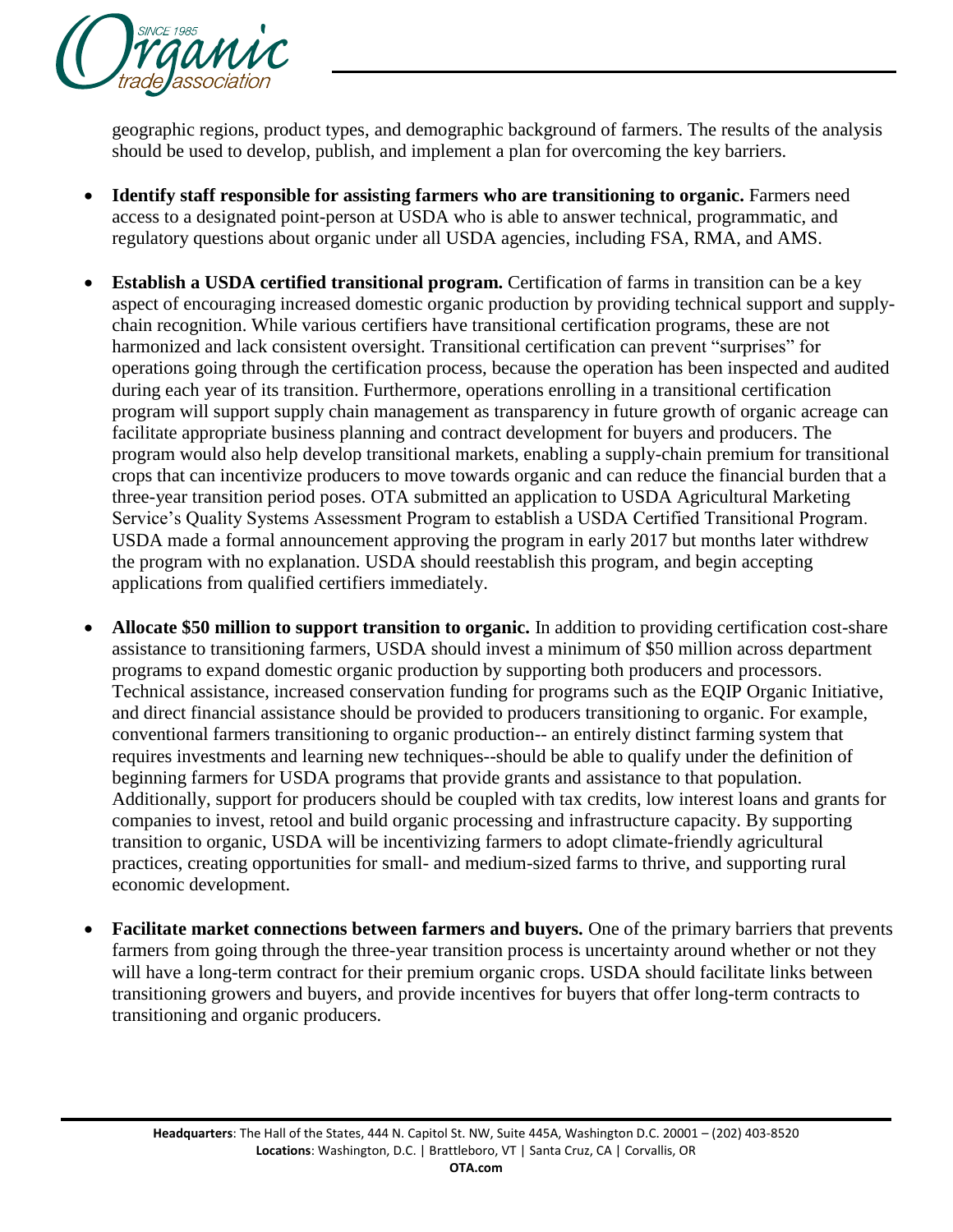

## **MARKET DEVELOPMENT & PROCESSING/DISTRIBUTION INFRASTRUCTURE**

A significant limit to the continued growth and sustainability of the U.S. organic industry is a gap in domestic supply of organic ingredients and raw products. The growth of organic acreage in the U.S. has never kept pace with demand for organic products, and increasing amounts of imports continue to fill the gap. Overcoming barriers to the growth in domestic organic acreage will require a multi-faceted and regionally-oriented approach.

### **Organic Processing and Distribution Capacity**

• Invest \$100 million in organic processing and infrastructure. Investment in organic processing and distribution infrastructure is critical to support domestic supply chains. All processing facilities that handle organic product are required to maintain an organic certification and systems plan to ensure compliance with the organic regulations and prevent commingling and contamination of organic and non-organic product. To transition more acreage to organic and support farmers transitioning, USDA must put an equal emphasis on increasing processing capacity and supporting market development opportunities to ensure a healthy organic marketplace. USDA should establish a competitive grant program for market and infrastructure development to expand organic processing capacity. The program will assist companies in retooling, refurbishing and rebuilding processing facilities to meet organic market demand across all regions, commodities and scales.

#### **Organic Certification Continuity**

The pandemic created supply chain disruptions such as capacity constraints, increased demand, supply shortages, and facility closures. Certified organic farmers and handlers need to quickly adjust to bring on new land, processing lines and/or facilities, and storage units. This creates a unique challenge for organic businesses because an on-site inspection must be conducted for a person or operation seeking new organic certification. For organic operations requesting an addition or update to its existing certification, the new land or facility must quickly move through the certification process, which typically includes an on-site inspection. Certified organic products must also meet very specific packaging and labeling requirements. Overall, this leads to reduced flexibility and unique supply chain challenges for organic businesses and farms when on-site inspections are not possible. The continuity of organic inspection operations is critical to the compliance of the organic supply chain, and the health and safety of organic farmers, processors and inspectors must remain at the center of all decision-making. Fortunately, there are many inspection tools and technologies that can be used to verify organic compliance while travel restrictions and advisories associated with the novel coronavirus are in place.

• During this unprecedented time, it is critical that USDA support the organic marketplace by allowing accredited certifiers to utilize emergency remote inspections when on-site inspections are not possible.

If a farmer or business fails to pay their organic certification fee on time, they are at risk of being issued a noncompliance by their certifier, and having their organic certification suspended. Certification cost-share was reduced and delayed so many operations experiencing financial strain from the pandemic weren't able to rely on full and timely certification cost-share assistance.

 USDA should provide flexibility to operations unable to pay their certification fees by delaying suspension of certification if the only non-compliance is related to late payments of certification fees.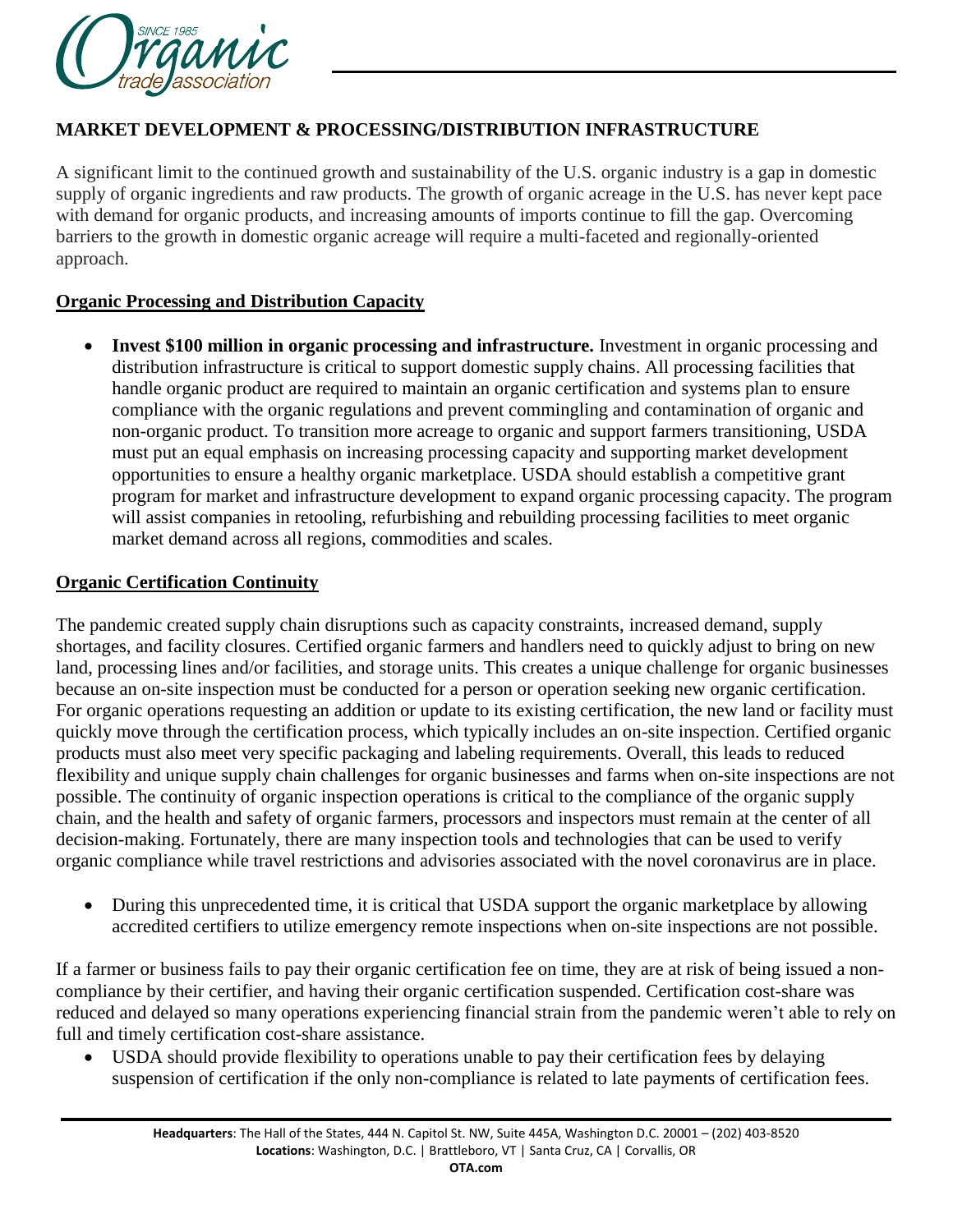

## **Market Development**

- Purchase \$100 million in organic food for nutrition programs. Many U.S. commodities rely on USDA's purchasing power and nutrition procurement programs for supply chain management. However, organic food has largely been shut out of federal feeding programs such as the school lunch program, the Women, Infant, and Children (WIC) program, and emergency food assistance programs despite the fact that over 80% of U.S. households purchase some organic products on a regulator basis. USDA should establish a pilot program, and work with states to increase purchases of organic food and reduce barriers to purchasing organic food within feeding programs. USDA nutrition programs must be modernized to meet consumer needs and demand while also supporting climate-friendly agriculture and reflecting the diversity of U.S. agriculture. Cost should not be a barrier. For example, USDA should purchase both certified organic and certified transitional to support farmers through the transition process with a stepped-up premium. At the very least, USDA should purchase organic food for feeding programs in line with organic's current overall market share to ensure equitable access. Over 15% of fruits and vegetables sold in the U.S. are certified organic and over 8% of dairy and eggs sold are organic. Therefore, at a minimum, federal nutrition purchasing should reflect the current market share for organic products.
- **Increase international market development funding to \$5 million annually.** Organic is persistently underfunded in the USDA market access program, receiving less than a million dollars annually to promote organic export development despite the fact that U.S. organic represents \$62 billion in annual sales. As a comparison, the U.S. Almond Board receives nearly \$5 million in USDA market access program funding even though the total global almond market is worth only \$11 billion.

# **RISK MANAGEMENT TOOLS & ACCESS TO LAND, CREDIT AND CAPITAL**

#### **Crop Insurance policy improvements**

Crop insurance is an important financial safety net for farms. Yet organic and transitioning farmers face challenges in finding appropriate crop insurance tools for their operations. Some of the challenges and barriers include: limited availability of policies for the crops and locations where they are growing, difficulty insuring the full value of organic crops; inappropriate restrictions and penalties for using legitimate organic farming practices; contradictions between requirements for crop insurance and other USDA programs; and lack of access to insurance agents who understand organic farming and certification.

These challenges have systemically put organic farmers at a disadvantage for decades. The absence of these safety nets put organic farms at an *even greater disadvantage* during the pandemic, and they experienced supply chain disruptions, revenues losses, and price reductions on top of extreme weather-related yield reductions. Improvements are needed to help organic and transitioning farmers overcome barriers to fully benefit from crop insurance as a risk management tool and farm safety net. USDA should expand or adapt policy options that better accommodate organic crops and production systems, and eliminate policies that penalize farms when transitioning to organic production.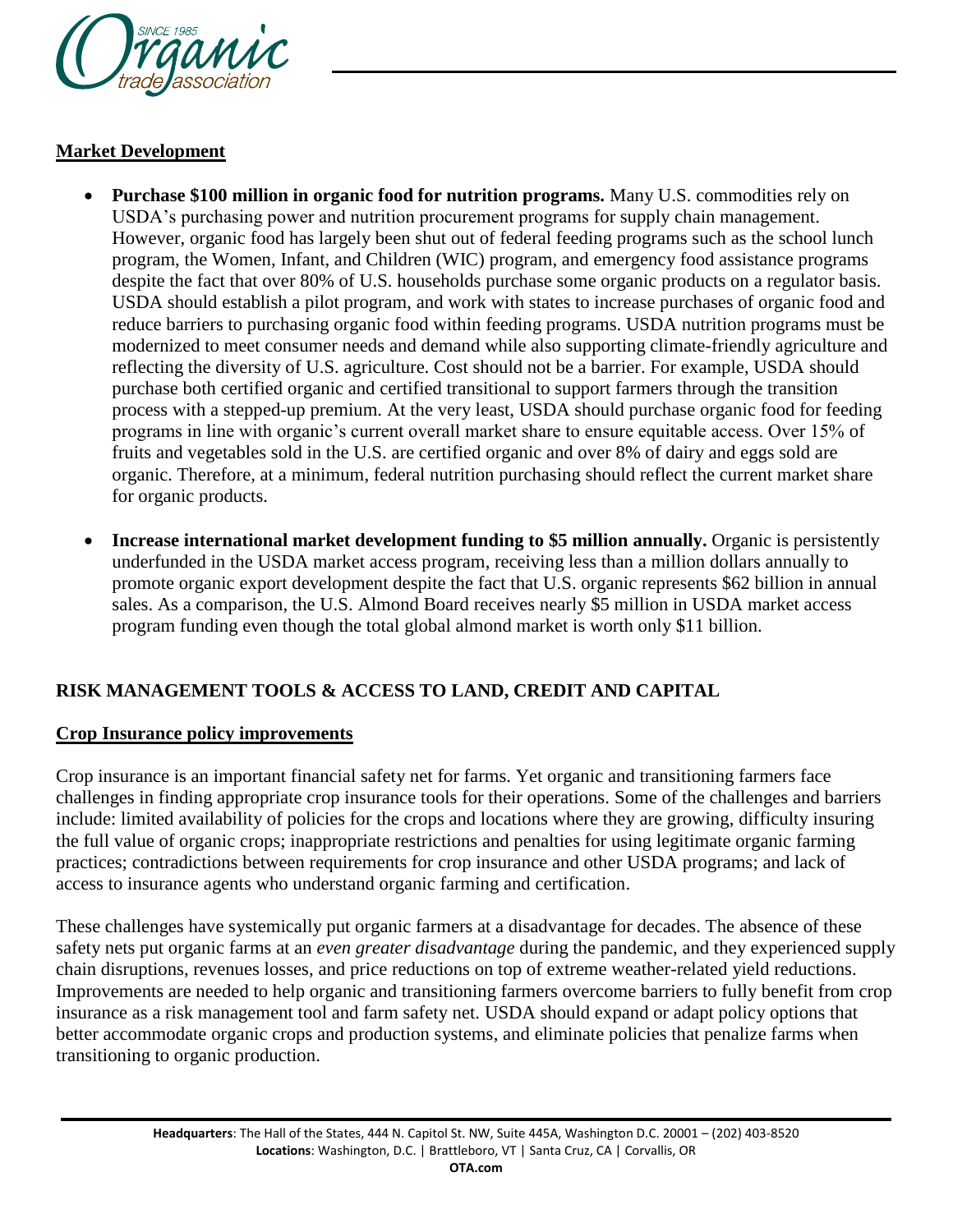

Several specific examples of policy improvements are listed below:

When farms successfully transition from conventional to organic, they can anticipate significant increases in revenue. However, current RMA policies on Whole Farm Revenue Protection (WFRP) coverage limit expansion of revenue coverage to 30%. RMA should ensure that all producers, including rapidly expanding operations and operations that have recently obtained access to premium markets like organic, are able to obtain coverage under this policy.

 Under the Whole-Farm Revenue Protection Program, recognize the change in farm revenue after a farm has transitioned to organic. Eliminate the 30% cap on increased production value under the expansion provision.

Organic farmers can obtain contract prices that far exceed two-times the conventional price for a specific commodity. However, current RMA policies cap the amount a producer can insure against at two-times the conventional price election regardless of the price indicated on the contract.

• RMA should evaluate whether current caps on the Contract Price Addendum (CPA) improperly limits the ability of an organic producer to obtain crop insurance, and determine whether to eliminate or raise the caps if they do limit the organic producers' ability to obtain crop insurance with the CPA option.

When farmers successfully transition from conventional to organic, they currently cannot utilize their previous conventional or transitional production histories when calculating actual production history for their crop insurance coverage.

 RMA should allow producers to utilize previous yield history, whether conventional or transitional, with appropriate discounts for known reductions in yields that may occur when employing organic production practices, when calculating Actual Production History for their organic crop insurance coverage.

#### **Loan program improvements**

Many USDA risk management programs administered across various mission areas such as the Farm Service Agency, Risk Management Agency, Natural Resources Conservation Service, etc. place unnecessary and arbitrary caps on organic producers which minimizes their effectiveness.

 USDA should remove all caps on loans and programs for organic producers if similar caps are not in place for conventional producers.

Organic producers may obtain Marketing Assistance Loans for their crops in storage, but the loan rates are not adjusted for the premium prices that organic commodities receive in the market.

 FSA should make adjusted Marketing Assistance Loans available to organic producers with crops in storage, and provide organic loan rates for certified organic commodities under existing adjustment authority.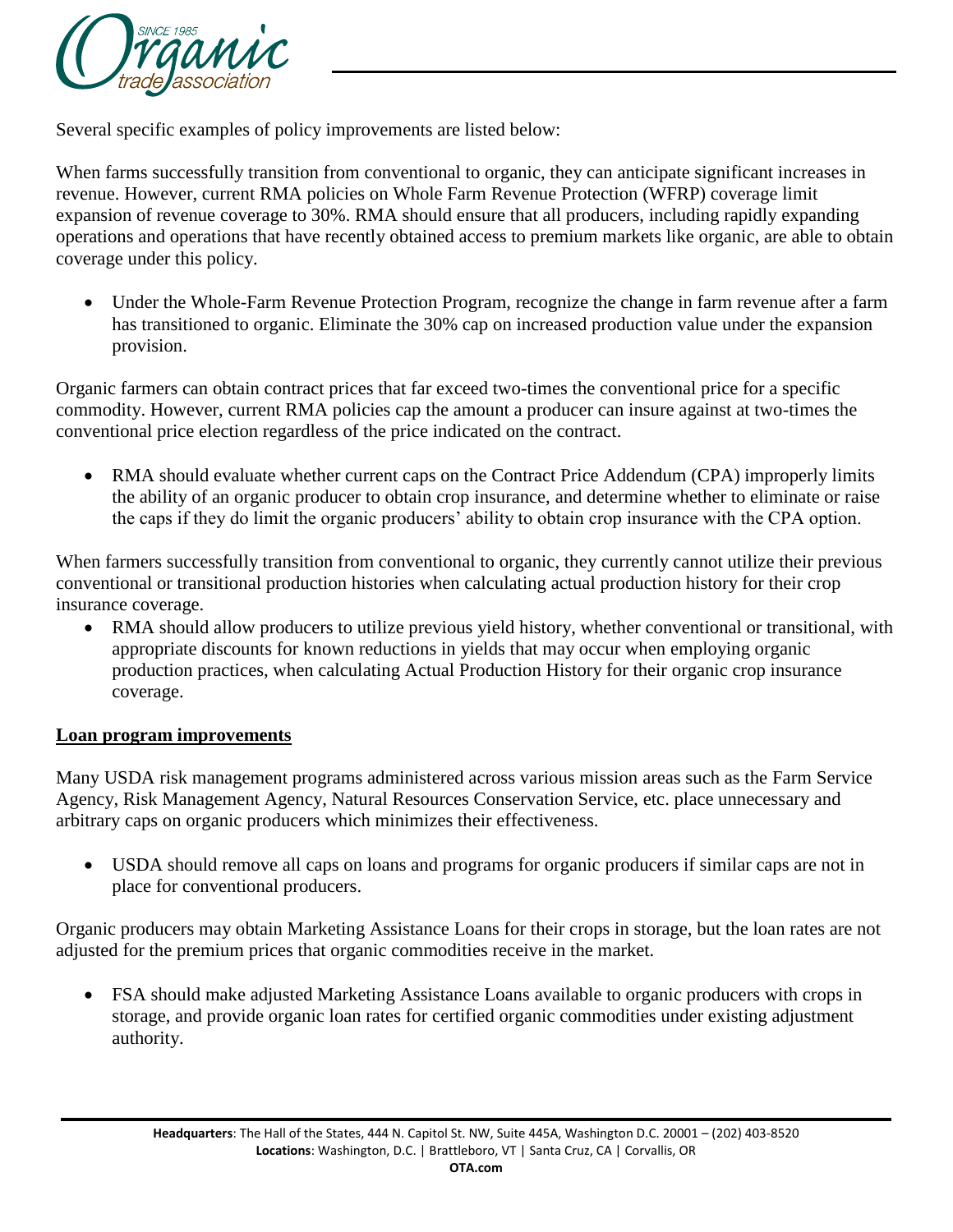

 Organic farmers' crops command premiums at market, and FSA should incorporate organic price premiums when determining loan rates for their Farm Storage Facility Loan Program.

### **Organic Certification Cost-Share improvements**

The organic certification cost-share program is one of the only avenues of federal financial support for organic farmers, and it is especially important for small- and medium-sized farms and for attracting new, young farmers to organic. Last fall, USDA delayed the release of funds and unexpectedly announced that the reimbursement rate would be reduced to a maximum of 50% of certification costs, cutting funding for organic farmers when they needed it most. We are pleased by USDA's recent announcement to include \$20 million in additional funding for this program, and expanding the program to include farmers who are transitioning to organic production. Making improvements to the certification cost-share program is one of the most efficient and effective ways to get money into the pockets of organic farmers. Annual certification costs continue to rise, and failure to pay can lead to non-compliance and potential revocation and loss of certification status. Funding this program is essential to keeping farmers enrolled and benefiting from organic certification.

- FSA should increase the maximum reimbursement rate from \$750 per certification scope to \$1,500 per certification scope, and cover 100% of the costs of certification for qualified small- and mid-sized producers and socially disadvantaged farmers.
- FSA should streamline and improve program efficiency by setting up agreements with USDA accredited certifiers to disburse cost-share assistance. Eligible producers could be reimbursed directly by certifiers rather than having to apply and submit paperwork annually through FSA.

#### **Provide tax credits to landowners offering long-term leases**

Organic agriculture production relies on long-term soil-building practices that help to manage fertility and control weeds and disease pressures. Farmers who operate on leased land need security and assurance that they can farm on the land long enough to reap the economic and environmental benefits of their agricultural management investments. Landowners should be incentivized to offer long-term leases to organic and transitioning farmers. This policy can particularly support socially disadvantaged farmers who may be more likely to lease than own land.

Provide tax credits to landowners offering long-term leases.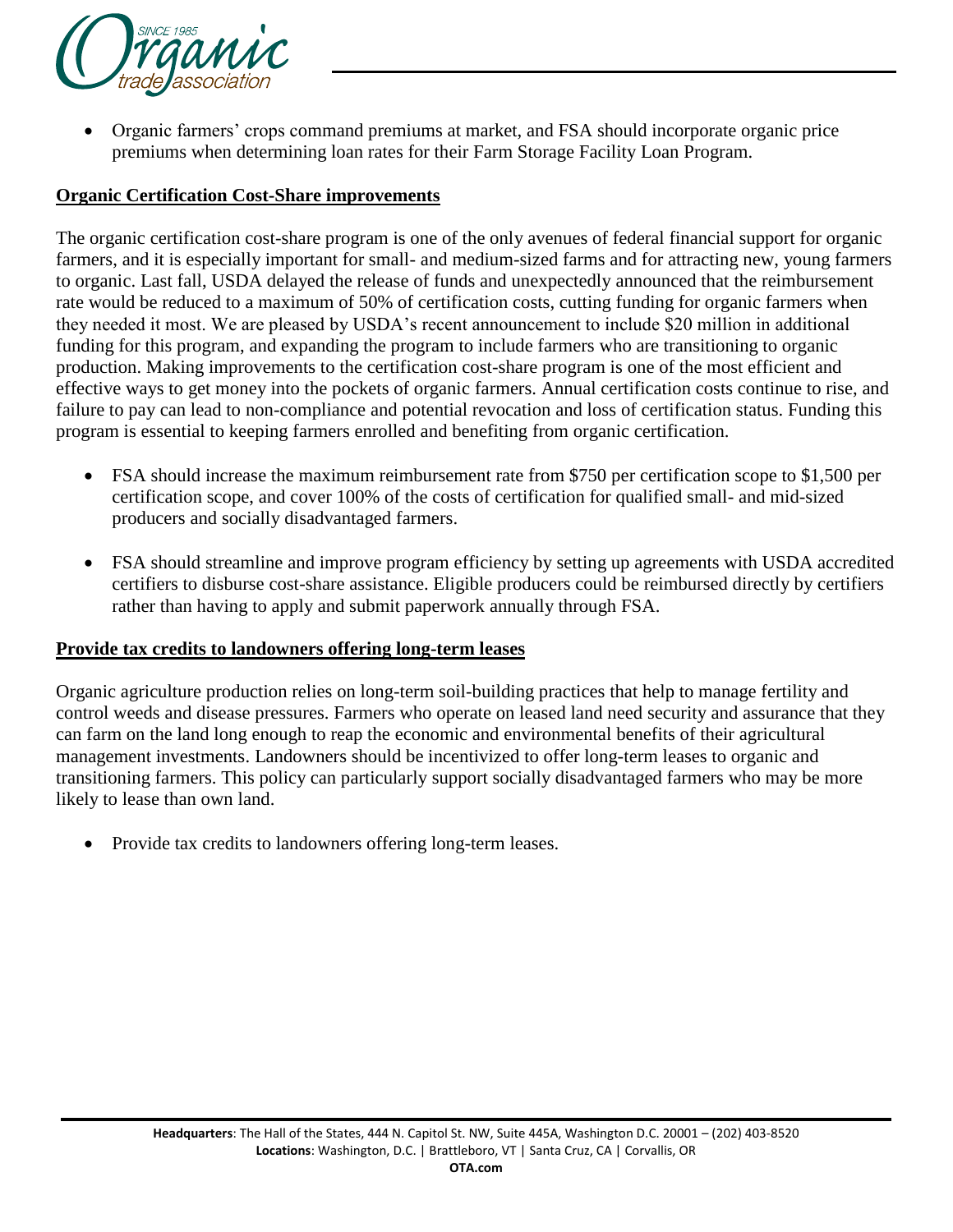

# **TECHNICAL ASSISTANCE**

**Invest \$50 million in organic technical assistance.** Successful organic and transitioning farmers need to rely on agronomists and extension agents who are trained in organic production methods. However, there is a large gap in technical assistance investment to meet the needs of organic and transitioning farmers across production systems, scales, and geographic regions. There is a lack of crop advisors, extension agents, and other agricultural service providers with organic management literacy to support farmers. A substantial investment across various programs and services is critical to expanding access for organic and transitioning farmers to organic technical assistance. Improved technical assistance gets more organic acres under organic management, develops more domestically-grown organic products, and improves the environmental impact of supply chains.

*•* **Develop a competitive grant program for organizations providing technical assistance to transitioning farmers.** Many organizations are actively pursuing initiatives that can help address the shortage of organic-focused technical assistance for transitioning farmers in the U.S. USDA should support these efforts by developing a competitive grant program for organizations that provide regionally adapted programs and services that support farmers transitioning to organic. A portion of the funds should be designated for programs that support socially disadvantaged farmers, farmers with limited resources, and/or are geographically isolated.

Topics for funded projects should include:

- *-* Basics of organic production: weed control, nutrient management, crop rotation, pest management
- *-* Systems thinking & long-term strategies for success in organic production
- *-* Managing risk during transition
- *-* Organic certification process & record keeping
- *-* National Organic Program regulations
- *-* Organic marketing and profitability
- *-* On-farm & hands-on experiential learning on organic operations
- *-* Mentoring
- *-* Farmer-to-Famer peer learning networks

USDA's investments can help support public-private partnerships that expand the availability of technical assistance. Partnerships across organizations, sectors, and supply chain participants create public goods while allowing private businesses to strengthen their own supply chains. For example, the Organic Agronomy Training Service (OATS), sponsored by the Organic Trade Association, seeks to expand the network of agronomists and technical service providers for organic and transitioning farmers. A "train- the-trainer" model, OATS provides science-based trainings for agriculture professionals to gain competency in organic systems to better serve their farmer clients. Over the four training events held in 2019-2020, OATS trained 140 agricultural professionals who have directly impacted management decisions on almost a half million acres of organic and transitional farmland.

*•* **Expand USDA National Organic Program's Organic Integrity Database to facilitate producer-toproducer information exchange on organic practices and resources at a regional level.** Producer-toproducer information sharing is a highly effective method of practice implementation. USDA's Organic Integrity Database is a tremendous resource for organic operation information, and could be expanded to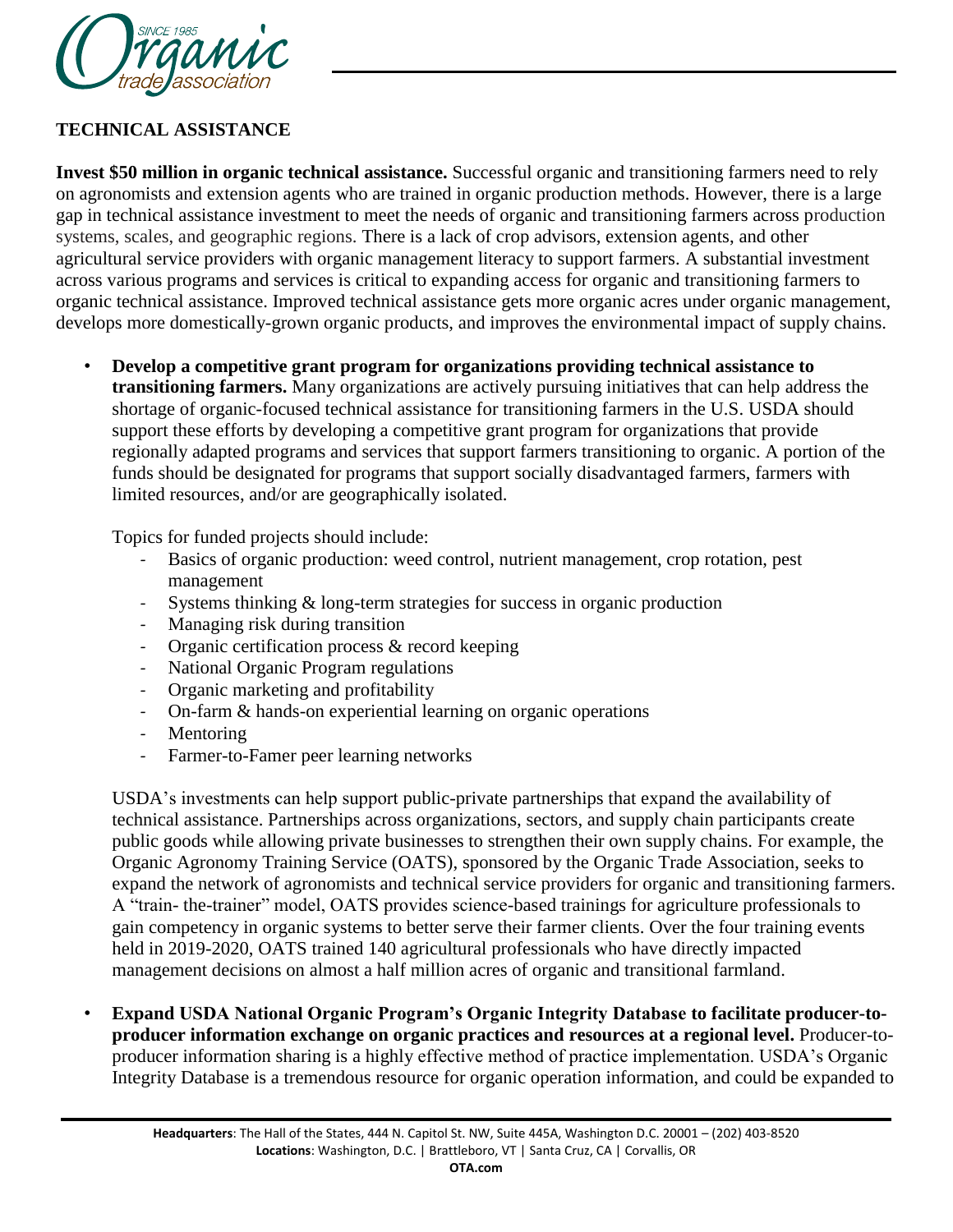

facilitate information exchange on organic production practices and resources at a regional level. Extension agencies and NRCS support show the effectiveness of such a model, and this should be expanded to organic specific resources.

*•* **Reduce or waive industry contributions under USDA-NRCS cooperative agreements from 50:50 to 25:75 for organic technical assistance providers.** NRCS cooperative agreements are one way that USDA can support organic expertise within NRCS. However, it has been difficult for stakeholders to resource the matching funds needed to establish these positions.

# **WORKFORCE SAFETY, AVAILABILITY & TRAINING**

The pandemic caused major disruptions in the agriculture workforce and further exposed systemic vulnerabilities. From farm to shelf, at the forefront of our membership's mind is concern about maintaining the safety of their workforce. In general, organic farming is more labor-intensive. Like other food and agriculture businesses, organic farms are challenged to protect essential workers while also facing astronomical operational costs. We echo the concerns that have already been raised by a majority of agriculture stakeholders for the need to maintain a stable supply of labor. Investments in workforce training and human capacity building are also critical.

- USDA should continue to work with other federal agencies such as FEMA to ensure that an adequate supply of personal protective equipment, sanitation supplies, and vaccines are available to the food and agriculture sectors. Small businesses are especially at a disadvantage for acquiring these resources, so we ask that you provide them enhanced support.
- Tax relief should be provided to businesses that have had to make massive investments to their operations to protect their workforce. In addition to purchasing supplies, business have had to change operational dynamics to accommodate social distancing, as well as cover costs of replacing employees who are sick or quarantining.
- The pandemic has also further exposed the vulnerability of an agricultural workforce that is in short supply, does not have legal status and lacks basic protections. Agricultural workforce policies must support the health, safety and legal standing of agricultural farmworkers, including assistance to protect workers during the COVID-19 pandemic.
- The organic industry is currently experiencing a decline in well-trained and well-qualified inspectors and certification reviewers. USDA should continue and expand efforts to develop human capital within the organic inspector and certification community.
- USDA should explore options for improving the accessibility and affordability of healthcare for farmers, especially socially disadvantages farmers and new or beginning farmers and ranchers.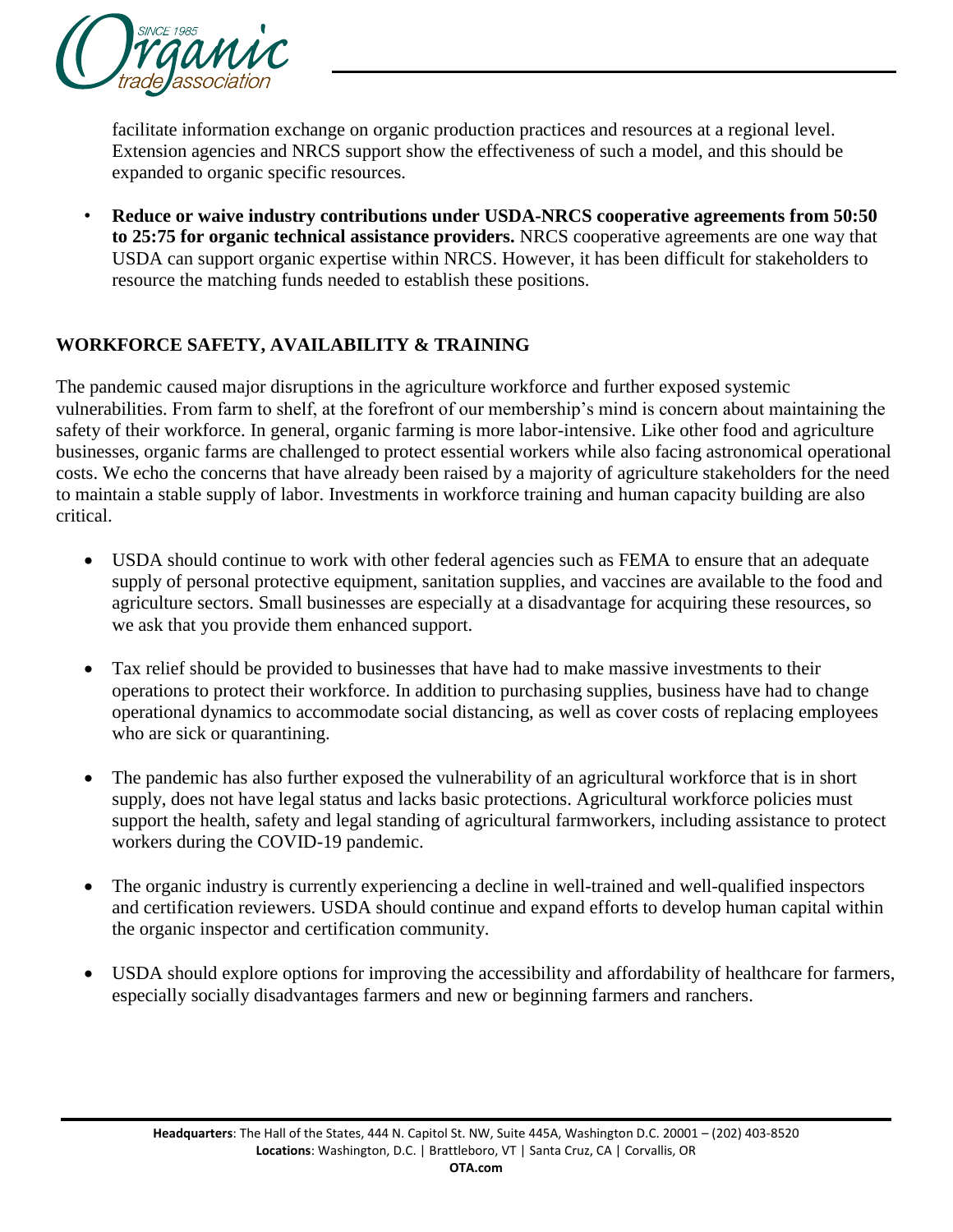

## **ORGANIC STANDARDS DEVELOPMENT**

Strong standards provide the foundation for the USDA organic program. For the organic premium to be recognized in the marketplace, there has to be a clear distinction backed by consistent, enforceable standards. Organic is a voluntary regulatory program for farmers and businesses who choose to meet strict standards and market their products under the USDA Organic seal. However, the federal regulatory apparatus at USDA has stifled innovation and continuous improvement within the industry. In the past 10 years, industry has advanced 20 consensus recommendations for improvements to the organic standards, yet USDA has not completed rulemaking on a single one of them. USDA should work with industry to repair the public-private partnership and advance organic standards. This is the number one challenge facing the organic sector and without addressing it, all other assistance and investments USDA makes in organic will be meaningless.

- USDA should realign staffing and resources at the National Organic Program to include an increased focus on organic standards development. Currently, NOP has 63 full-time staff yet only two are dedicated to organic standards development.
- USDA should publish in the *Federal Register* and take public comment on an Organic Improvement Action Plan comprised of the backlog of NOSB recommendations that have not been implemented. The plan must include detailed timelines, prioritization, and implementation plans for dealing with each recommendation.
- Establish a new framework for advancing federal organic standards to keep up with the marketplace and ensure the credibility of the USDA Organic seal.
- Improve oversight and ensure consistent enforcement of USDA accredited third-party certification agents by including the specific evaluation of how certifiers are interpreting and implementing new regulations and updates to the standards.

Organic is an increasingly important part of American agriculture, and represents one of the fastest-growing food and farming sectors in the U.S. and the global marketplace, achieving \$62 billion in annual sales in 2020. Organic provides economic opportunities for farmers, creating jobs and lifting rural economies, while also utilizing sustainable farming practices proven to help mitigate the threat of climate change. Organic also provides a safe, healthy choice to consumers, who are increasingly seeking out the trusted USDA Organic seal on the food and products they purchase for their families. Thank you for providing this opportunity to comment on building a more resilient, equitable and climate-friendly food system.

Sincerely,

Lauca Ratcha

Laura Batcha Executive Director/CEO Organic Trade Association